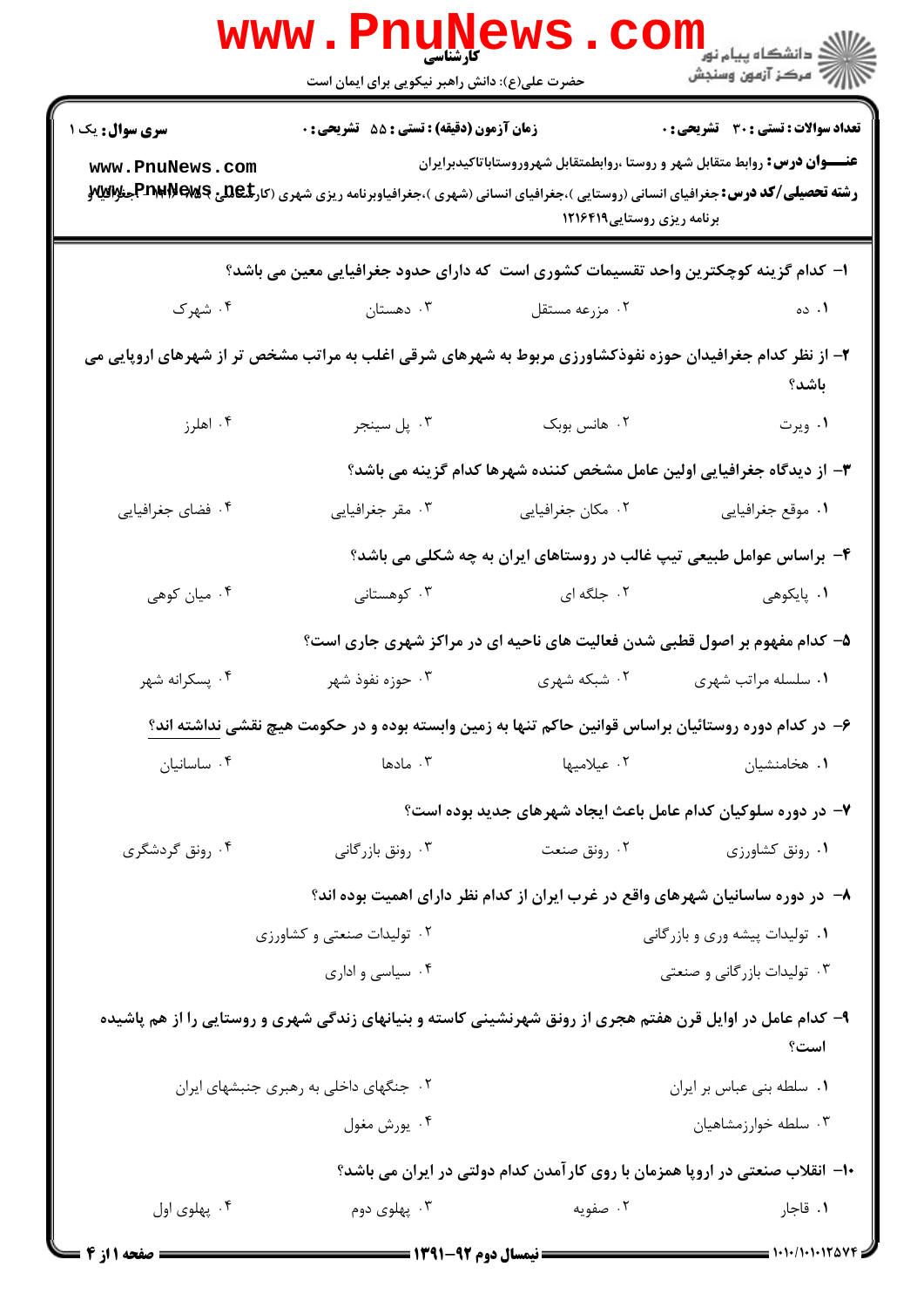| <b>تعداد سوالات : تستی : 30 ٪ تشریحی : 0</b>                                        |                                | زمان آزمون (دقیقه) : تستی : 55 تشریحی : 0                                                                                                          | <b>سری سوال : ۱ یک</b> |
|-------------------------------------------------------------------------------------|--------------------------------|----------------------------------------------------------------------------------------------------------------------------------------------------|------------------------|
| <b>عنـــوان درس :</b> روابط متقابل شهر و روستا ،روابطمتقابل شهروروستاباتاكيدبرايران | برنامه ریزی روستایی ۱۲۱۶۴۱۹    | <b>رشته تحصیلی/کد درس:</b> جغرافیای انسانی (روستایی )،جغرافیای انسانی (شهری )،جغرافیاوبرنامه ریزی شهری (کار <b>&amp;De و Prau Pews جنوالیلا</b> لا | www.PnuNews.com        |
|                                                                                     |                                | 1۱– در کدام دوره اقطاع و تیولداری فردی و شخصی به تیولداری متمرکز دولتی تبدیل گردید؟                                                                |                        |
| ٠١ سلجوقيان                                                                         | ۰۲ غزنویان                     | ۰۳ مغولان                                                                                                                                          | ۰۴ صفويان              |
| ۱۲- در ایران نهادهای زیربنایی و روبنایی سرمایه داری در کدام دوره شکل گرفته است؟     |                                |                                                                                                                                                    |                        |
| ٠١ روى كار أمدن سلسله قاجاريه                                                       |                                | ۰۲ انقلاب مشروطيت                                                                                                                                  |                        |
| ۰۳ روی کار آمدن دولت پهلوی اول                                                      | ۰۴ روی کار آمدن دولت پهلوی دوم |                                                                                                                                                    |                        |
|                                                                                     |                                | ۱۳- نظریه مکان کشاورزی در راستای رابطه شهر و روستا توسط کدامیک از جغرافیدان ها ارائه شده است؟                                                      |                        |
| ٠١. فن تونن                                                                         | ۰۲ سوش                         | ۰۳ گالپین                                                                                                                                          | ۰۴ کریستالر            |
|                                                                                     |                                | ۱۴– طبق نظریه والتر کریستالر نقش اصلی و امتیاز مهم یک کشور وابسطه به کدام عامل می باشد؟                                                            |                        |
| ٠١ موقعيت اقتصادي                                                                   | ۰۲ موقع سیاسی                  | ۰۳ موقع مرکزی                                                                                                                                      | ۰۴ موقعیت جغرافیایی    |
| ۱۵– اختلاف اساسی بین نظریه والتر کریستالر و آگوست لوش کدام گزینه می باشد؟           |                                |                                                                                                                                                    |                        |
| ۰۱ فضای نفوذی بازارها                                                               |                                | ۰۲ حوزه نفوذ شهری                                                                                                                                  |                        |
| ۰۳ تعیین مراکز خدماتی                                                               |                                | ۰۴ مکان پابی مراکز صنعتی                                                                                                                           |                        |
| ۱۶– نظریه مکان مرکزی متعلق به کدامیک از جغرافیدان ها می باشد؟                       |                                |                                                                                                                                                    |                        |
| ۰۱ آگوست لوش                                                                        | ۰۲ والتر کریستالر              | ۰۳ لويس ورت                                                                                                                                        | ۰۴ آلفرد وبر           |
|                                                                                     |                                | ۱۷- گرایش به بررسی های روستایی و اهمیت مطالعات روستایی در رابطه با شهرها از چه زمانی آغاز گردیده است؟                                              |                        |
| ۱. قرن ۱۵                                                                           | ۰۲ قرن ۱۶                      | ۰۳ قرن ۱۷                                                                                                                                          | ۰۴ قرن ۱۸              |
| ۱۸– کدام منبع آبی در روستاهای کشور کمترین هزینه ها را جهت بهره برداری دارد؟         |                                |                                                                                                                                                    |                        |
| ۰۱ چشمه ها                                                                          | ۰۲ قنات ها                     | ۰۳ رودخانه ها                                                                                                                                      | ۰۴ چاه ها              |
|                                                                                     |                                | ۱۹- راه های ارتباطی در کدامیک از مناطق ایران نقش کمتری را در میزان فعالیت های اقتصادی و تجاری دارند؟                                               |                        |
| ۰۱ جنوب شرقی                                                                        | ۰۲ ایران مرکزی                 | ۰۳ شمالغربي                                                                                                                                        | ۰۴ شرق و جنوب شرقی     |
|                                                                                     |                                | ۲۰- نظریه سرمایه داری بهره وری در خصوص اساس روابط شهر و روستا در ایران توسط چه کسی ارائه شده است؟                                                  |                        |
| ۰۱ اکارت اهلرز                                                                      | ۰۲ رابینز                      | ۰۳ هانس بوبک                                                                                                                                       | ۰۴ هاگراستراند         |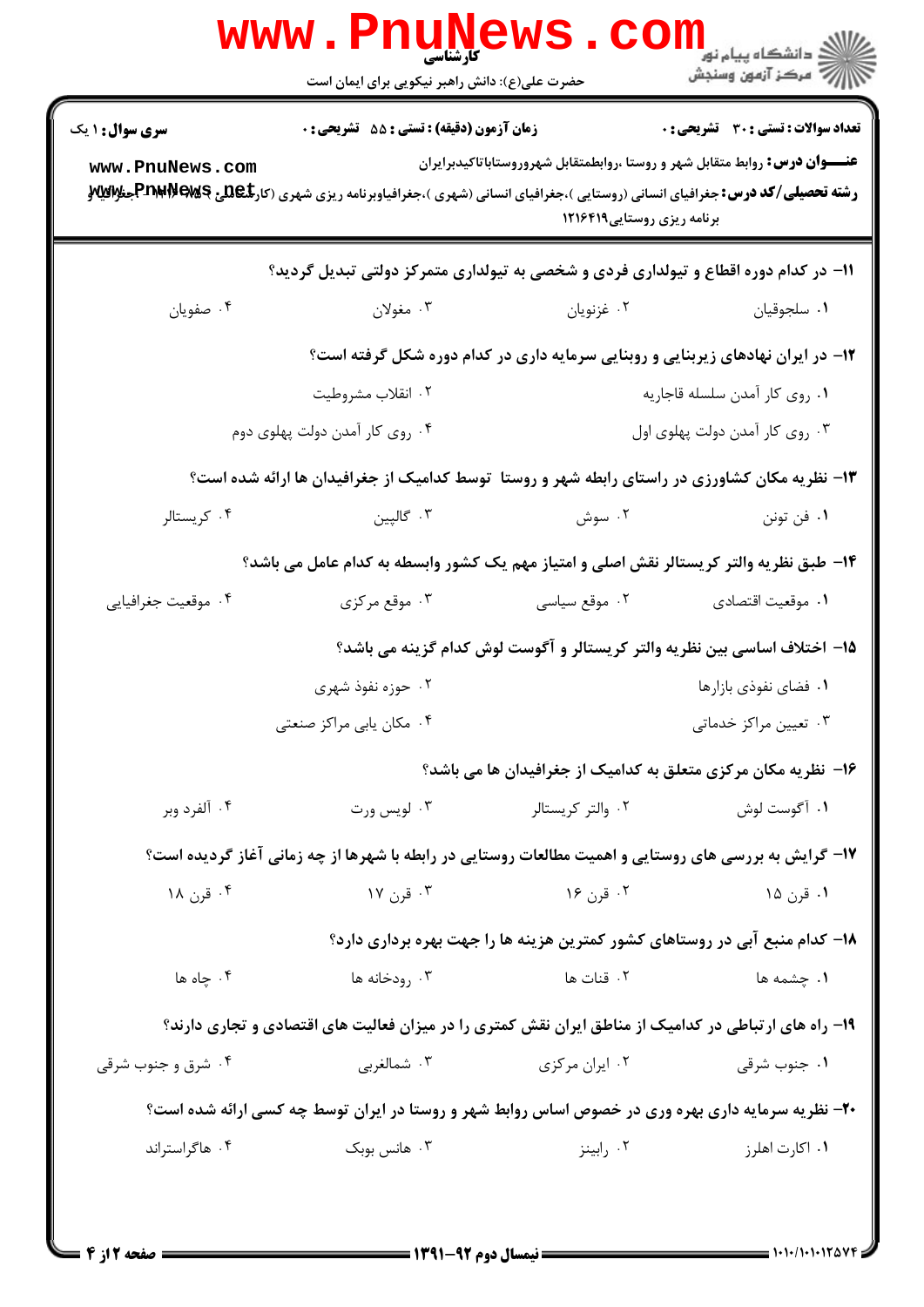|                                                                                                                 | <b>WWW . PNUNET</b><br><b>کارشناسی</b><br>حضرت علی(ع): دانش راهبر نیکویی برای ایمان است                                                      |                                                                                                                    | ر دانشڪاه پيام نور ■<br>اڳ مرڪز آزمون وسنڊش  |  |  |
|-----------------------------------------------------------------------------------------------------------------|----------------------------------------------------------------------------------------------------------------------------------------------|--------------------------------------------------------------------------------------------------------------------|----------------------------------------------|--|--|
| <b>سری سوال : ۱ یک</b>                                                                                          | زمان آزمون (دقیقه) : تستی : 55 آتشریحی : 0                                                                                                   |                                                                                                                    | <b>تعداد سوالات : تستی : 30 ٪ تشریحی : 0</b> |  |  |
| www.PnuNews.com                                                                                                 | <b>رشته تحصیلی/کد درس:</b> جغرافیای انسانی (روستایی )،جغرافیای انسانی (شهری )،جغرافیاوبرنامه ریزی شهری (کار <b>تگهلیج Pr)#Pr\$جنر Wi</b> y و | <b>عنــــوان درس:</b> روابط متقابل شهر و روستا ،روابطمتقابل شهروروستاباتاكيدبرايران<br>برنامه ریزی روستایی ۱۲۱۶۴۱۹ |                                              |  |  |
|                                                                                                                 |                                                                                                                                              | <b>ا۲</b> – بالاترین تعداد چشمه های دائمی در کشورمان متعلق به کدام استان می باشد؟                                  |                                              |  |  |
| ۰۴ کردستان                                                                                                      | ۰۳ آذربایجان شرقی                                                                                                                            | ۰۲ خراسان                                                                                                          | ۰۱ زنجان                                     |  |  |
| <b>۲۲</b> - در دوره قاجاریه مالکیت اربابی متعلق به کدامیک از گروه های زیر بوده است؟                             |                                                                                                                                              |                                                                                                                    |                                              |  |  |
| ۰۲ روستائیان و خوش نشین ها                                                                                      |                                                                                                                                              | ٠١. روحانيون وبازرگانان                                                                                            |                                              |  |  |
|                                                                                                                 | ۰۴ تجار و خوش نشین ها                                                                                                                        |                                                                                                                    | ۰۳ پیشه وران و کشاورزان                      |  |  |
| ۲۳- اصلاحات ارضی از کدام منظر به گسترش سریع بورژوازی بزرگ اراضی و تقویت بورژوازی مالی و صنعتی منجر شده است؟     |                                                                                                                                              |                                                                                                                    |                                              |  |  |
| ۰۴ فرهنگی                                                                                                       | ۰۳ اجتماعی                                                                                                                                   | ۰۲ اقتصادی                                                                                                         | ۰۱ سیاسی                                     |  |  |
| ۲۴- مارسل بازن جغرافیدان فرانسوی در تحقیقات خود روابط کدام شهر ایران را با حوزه نفوذش مورد بررسی قرار داده است؟ |                                                                                                                                              |                                                                                                                    |                                              |  |  |
| ۰۴ قم                                                                                                           | ۰۳ کرمان                                                                                                                                     | ۲. یزد                                                                                                             | ۰۱ سمنان                                     |  |  |
|                                                                                                                 | ۲۵– در بین حوزه های نفوذ شهری کدامیک از بقیه مشخص تر می باشد؟                                                                                |                                                                                                                    |                                              |  |  |
| ۰۴ اقتصادی                                                                                                      | ۰۳ ارتباطی                                                                                                                                   | ۰۲ بازرگانی                                                                                                        | ۰۱ اداری                                     |  |  |
|                                                                                                                 | ۲۶- از نظر ابن خلدون با پیدایش شهرنشینی کدام نوع شیوه زندگی رو در روی همدیگر قرار گرفتند؟                                                    |                                                                                                                    |                                              |  |  |
|                                                                                                                 | ۰۲ عشایری و شهری                                                                                                                             |                                                                                                                    | ۰۱ روستایی و شهری                            |  |  |
|                                                                                                                 | ۰۴ بادیه نشینی و عشایری                                                                                                                      |                                                                                                                    | ۰۳ شهری و بادیه نشینی                        |  |  |
| 37- در فاصله سال های ۱۳۲۰ تا ۱۳۳۲ به واسطه ی کدام عامل نقش تجاری شهرها تنزل یافته است؟                          |                                                                                                                                              |                                                                                                                    |                                              |  |  |
|                                                                                                                 | ۰۲ وقوع جنگ جهانی دوم                                                                                                                        |                                                                                                                    | ۰۱ هرج و مرج داخلي                           |  |  |
|                                                                                                                 | ۰۴ اصلاحات ارضی                                                                                                                              |                                                                                                                    | ۰۳ کودتای ۲۸ مرداد                           |  |  |
|                                                                                                                 |                                                                                                                                              | ۲۸- برجسته ترین ملاک برای تشخیص شهر از روستا کدام خصیصه می باشد؟                                                   |                                              |  |  |
| ۰۴ شغل                                                                                                          | ۰۳ انبوهي جمعيت                                                                                                                              | ۰۲ قشربندی اجتما <i>ع</i> ی                                                                                        | ۰۱ تحرک                                      |  |  |
|                                                                                                                 | ۲۹- وسعت حوزه نفوذ یک شهر با کدام عامل زیر رابطه مستقیم دارد؟                                                                                |                                                                                                                    |                                              |  |  |
| ۰۴ تاریخ                                                                                                        | ۰۳ سازمان های اداری                                                                                                                          | ۰۲ حوزه نفوذ اداری                                                                                                 | ۰۱ تعدد نقش                                  |  |  |
|                                                                                                                 |                                                                                                                                              |                                                                                                                    |                                              |  |  |

 $= 1.1 - 11.117$  av